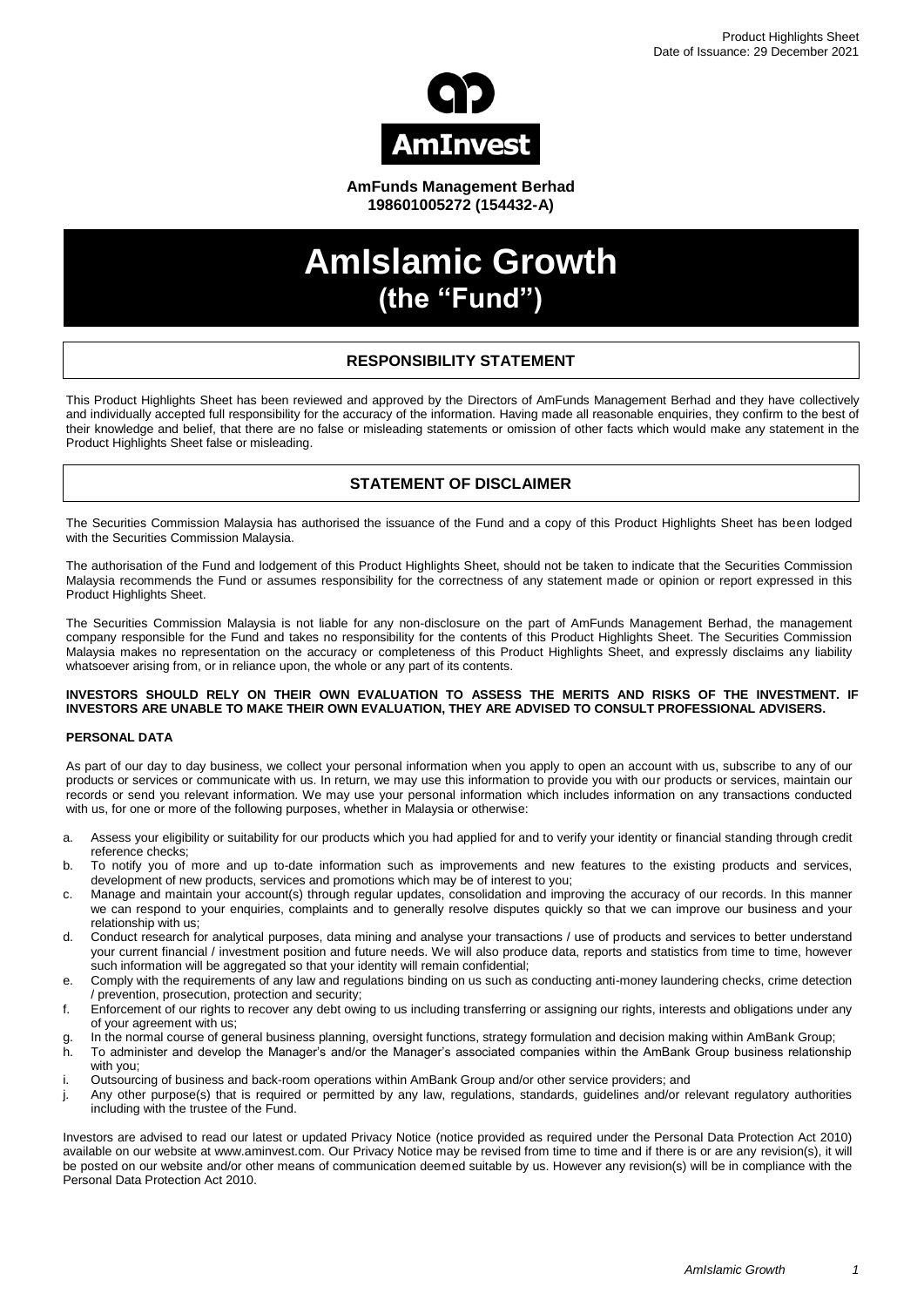**This Product Highlights Sheet only highlights the key features and risks of the Fund. Investors are advised to request, read and understand the prospectus which includes any supplementary or replacement prospectus of the Fund ("Prospectus") before deciding to invest.** 

**The Fund has been certified as being Shariah-compliant by the Shariah adviser appointed for the Fund.**

## **PRODUCT HIGHLIGHTS SHEET**

This Product Highlights Sheet is an important document:

- **It is a summary of the salient information about the Fund.**
- **You MUST NOT invest in the Fund based on this Product Highlights Sheet alone.** Please read the Prospectus before deciding to make an investment. If you do not have a copy, please contact us to ask for one.
- You should not invest in the Fund if you do not understand it or are not comfortable with the accompanying risks.

## **What is the Fund about?**

AmIslamic Growth is an Islamic equity unit trust fund issued by AmFunds Management Berhad that aims to provide long-term\*\*\* capital growth mainly through investments in securities with superior growth potential\*, which conforms to principles of Shariah.

## **Who is the Fund suitable for?**

The Fund is suitable for investors:

- seeking diversified portfolio of Islamic equities with emphasis on growth;
- seeking potential capital growth from Islamic investments rather than regular income\*\* distribution; and
- with long-term\*\*\* investment goals.

*Notes:* 

*\* Superior growth potential refers to earnings growth higher than the market average*

*\*\* Income distribution (if any) could be in the form of units or cash.*

*\*\*\* Long-term refers to a period of at least five (5) years.*

## **What am I investing in?**

| <b>Fund Category</b>        | Equity (Islamic)                                                                                                                                                                                                                                                                                                                                                                                                                                                                                                                                                                                                                                                                                   |  |  |  |  |  |  |  |
|-----------------------------|----------------------------------------------------------------------------------------------------------------------------------------------------------------------------------------------------------------------------------------------------------------------------------------------------------------------------------------------------------------------------------------------------------------------------------------------------------------------------------------------------------------------------------------------------------------------------------------------------------------------------------------------------------------------------------------------------|--|--|--|--|--|--|--|
| Fund Type                   | Growth                                                                                                                                                                                                                                                                                                                                                                                                                                                                                                                                                                                                                                                                                             |  |  |  |  |  |  |  |
| <b>Investment Objective</b> | AmIslamic Growth aims to provide long-term capital growth mainly through investments in securities with<br>superior growth* potential, which conforms to principles of Shariah. As such, income** will be incidental to the<br>overall capital growth objective and a substantial portion of the income from investments will be reinvested,<br>rather than distributed.<br>Notes:                                                                                                                                                                                                                                                                                                                 |  |  |  |  |  |  |  |
|                             | Any material change to the investment objective of the Fund would require Unit Holders' approval.                                                                                                                                                                                                                                                                                                                                                                                                                                                                                                                                                                                                  |  |  |  |  |  |  |  |
|                             | * Superior growth potential in this context refers to earnings growth higher than the market average.<br>** The income distribution could be in the form of units or cash.                                                                                                                                                                                                                                                                                                                                                                                                                                                                                                                         |  |  |  |  |  |  |  |
| <b>Investment Strategy</b>  | In seeking to achieve its investment objective, the Fund can under normal circumstances, invest in Shariah-<br>compliant equities up to 95% of its net asset value (the "NAV"). In managing the Fund, AmIslamic Funds<br>Management Sdn Bhd (the "Investment Manager") may opt to invest in the investments either directly or via<br>Shariah-compliant unit trust funds. Value-add from equities investments is derived from active stock selection<br>with focus on undervalued Shariah-compliant stock relative to its earnings growth potential and/or its intrinsic<br>value.<br>The Fund invests in Malaysia and to a lesser extent, in foreign markets where the regulatory authorities are |  |  |  |  |  |  |  |
|                             | ordinary or associate members of the International Organization of Securities Commissions (IOSCO).                                                                                                                                                                                                                                                                                                                                                                                                                                                                                                                                                                                                 |  |  |  |  |  |  |  |
|                             | The Fund is actively managed. However, the frequency of its trading strategy will depend on investment<br>opportunities.                                                                                                                                                                                                                                                                                                                                                                                                                                                                                                                                                                           |  |  |  |  |  |  |  |
| <b>Asset Allocation</b>     | 80% to 95% of the Fund's NAV will be invested in the Shariah-compliant equity; and                                                                                                                                                                                                                                                                                                                                                                                                                                                                                                                                                                                                                 |  |  |  |  |  |  |  |
|                             | • At least 5% of the Fund's NAV in Shariah-compliant liquid assets.                                                                                                                                                                                                                                                                                                                                                                                                                                                                                                                                                                                                                                |  |  |  |  |  |  |  |
|                             | Note: In adverse market conditions and as part of the temporary defensive strategy, the Fund may reduce the<br>exposure in equities to a minimum of 40% of the Fund's NAV and increase its investments in liquid assets such<br>as cash and other permitted investments. During this period, the Fund's investment may differ from the<br>stipulated asset allocation.                                                                                                                                                                                                                                                                                                                             |  |  |  |  |  |  |  |
| <b>Base Currency</b>        | Ringgit Malaysia (RM)                                                                                                                                                                                                                                                                                                                                                                                                                                                                                                                                                                                                                                                                              |  |  |  |  |  |  |  |
| Performance Benchmark       | FTSE Bursa Malaysia Emas Shariah Index <sup>1</sup> . (obtainable from: www.bursamalaysia.com)                                                                                                                                                                                                                                                                                                                                                                                                                                                                                                                                                                                                     |  |  |  |  |  |  |  |
|                             | Note: The benchmark does not imply that the risk profile of the Fund is the same as the risk profile of the<br>benchmark. Investors of the Fund will assume a higher risk compared to the benchmark. Hence, the returns of<br>the Fund may be potentially higher due to the higher risk faced by the investors.                                                                                                                                                                                                                                                                                                                                                                                    |  |  |  |  |  |  |  |
| Launch Date                 | 10 September 2004                                                                                                                                                                                                                                                                                                                                                                                                                                                                                                                                                                                                                                                                                  |  |  |  |  |  |  |  |
| Income Distribution         | Income distribution (if any) is incidental.                                                                                                                                                                                                                                                                                                                                                                                                                                                                                                                                                                                                                                                        |  |  |  |  |  |  |  |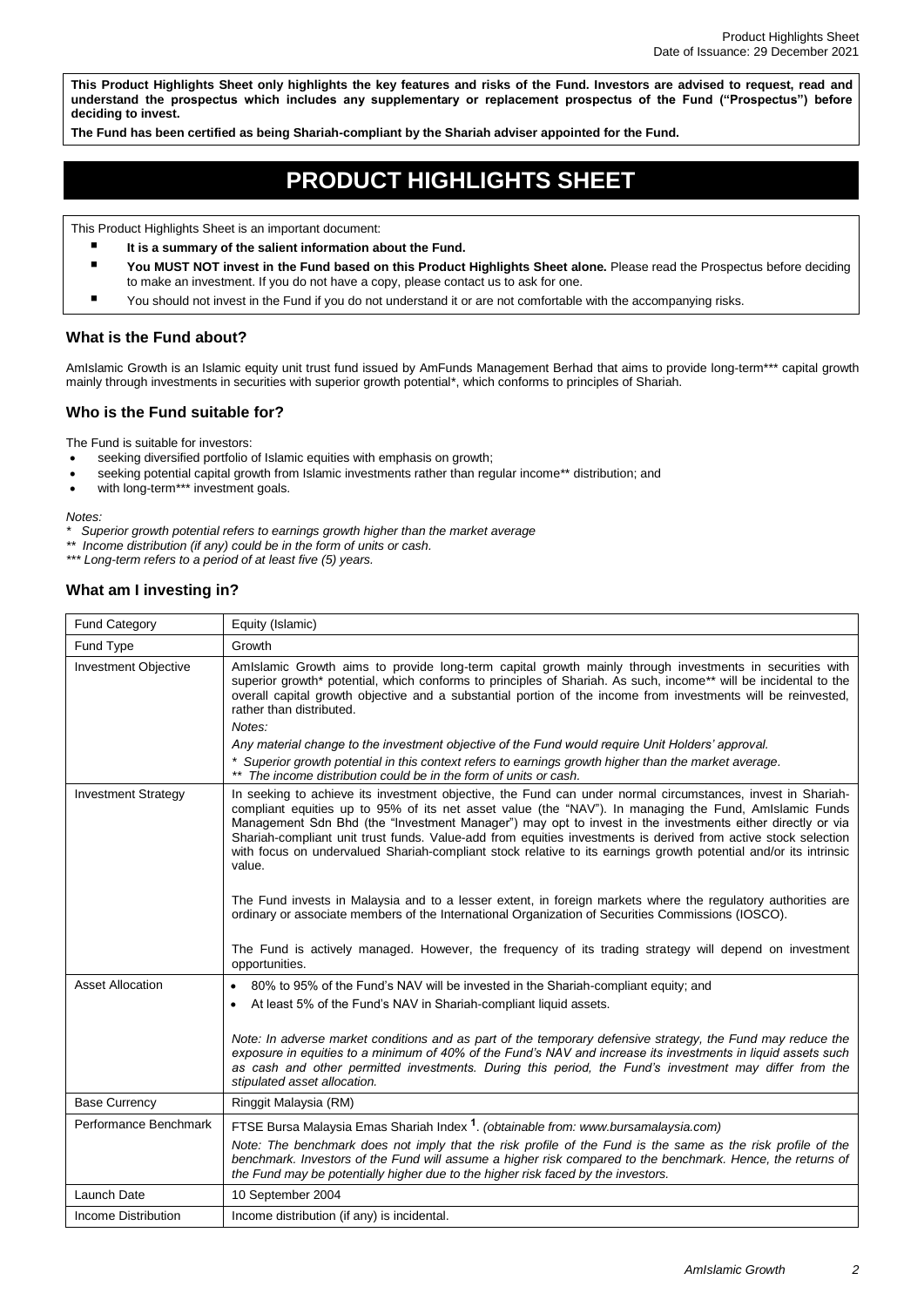#### **Shariah Investment Guidelines**

#### **Equity Screening Process**

The investment of the Fund in Shariah-compliant shares must only be done in companies listed in the Securities Commission Malaysia's (the "SC") list of approved Shariah stocks. The Investment Manager will first identify the securities which are Shariah-compliant based on the list of securities approved by the SC. Amanie Advisors Sdn Bhd (the "Shariah Adviser") will then review the securities purchased by the Investment Manager to ensure that the investments of the Fund are in compliance with the acceptable Shariah requirements. The Shariah Advisory Council of the SC (the "SACSC") adopts a two-tier quantitative approach, which applies the business activity benchmarks and the financial ratio benchmarks, in determining the Shariah status of the listed securities. Hence, the securities will be classified as Shariah-compliant if they are within the business activity benchmarks and the financial ratio benchmarks.

#### **Business activity benchmarks**

The contribution of Shariah non-compliant activities to the overall revenue and profit before taxation of the company will be computed and compared against the relevant business activity benchmarks as follows:

#### **(i) The five-per cent benchmark**

The five-per cent benchmark is applicable to the following businesses/activities:

- conventional banking;
- conventional insurance;
- gambling;
- liquor and liquor-related activities;
- pork and pork-related activities;
- non-halal food and beverages;
- Shariah non-compliant entertainment;
- interest income from conventional accounts and instruments (including dividends from investment in Shariah non-compliant instruments, interest income awarded arising from a court judgement or arbitrator);
- tobacco and tobacco-related activities; and
- other activities deemed non-compliant according to Shariah.

For the above-mentioned businesses/activities, the contribution of Shariah non-compliant businesses/activities to the overall revenue or profit before taxation of the company must be less than five per cent.

#### **(ii) The 20-per cent benchmark**

The 20-per cent benchmark is applicable to the following businesses/activities:

- share trading;
- stockbroking business;
- rental received from Shariah non-compliant activities; and
- other activities deemed non-compliant according to Shariah.

For the above-mentioned businesses/activities, the contribution of Shariah non-compliant businesses/activities to the overall revenue or profit before taxation of the company must be less than 20 per cent.

#### **Financial ratio benchmarks**

For the financial ratio benchmarks, the SACSC takes into account the following:

#### **(i) Cash over total assets**

Cash only includes cash placed in conventional accounts and instruments, whereas cash placed in Islamic accounts and instruments is excluded from the calculation.

#### **(ii) Debt over total assets**

Debt only includes interest-bearing debt whereas Islamic financing or sukuk is excluded from the calculation.

Each ratio, which is intended to measure riba and riba-based elements within a company's statements of financial position, must be less than 33 per cent.

In addition to the above two-tier quantitative criteria, the SACSC also takes into account the qualitative aspect which involves public perception or image of the company's activities from the perspective of Islamic teaching.

#### **Special Purpose Acquisition Companies ("SPACs")**

In classifying securities of SPACs, the SACSC considers the following criteria:

- (i) The proposed business activity should be Shariah-compliant;<br>(ii) The entire proceeds raised from the initial public offering shou
- The entire proceeds raised from the initial public offering should be placed in Islamic accounts; and
- (iii) In the event that the proceeds are invested, the entire investment should be Shariah-compliant.

Shariah-compliant securities include ordinary shares and warrants (issued by the companies themselves). This means that warrants are classified as Shariah-compliant securities provided the underlying shares are also Shariah-compliant. On the other hand, loan stocks and bonds are Shariah non-compliant securities unless they are structured based on the SACSC's approved Shariah rulings, concepts and principles.

The Manager will provide to the Shariah Adviser on a quarterly basis the monthly report on the holding of the Funds and transactions entered into for the Fund. As for the initial public offering, it has to be clearly stated in the information memorandum or prospectus that the stock has been approved by the SACSC. For securities not certified by the SACSC, a statement stating that the status of the securities has been determined in accordance with the ruling issued by the Shariah Adviser.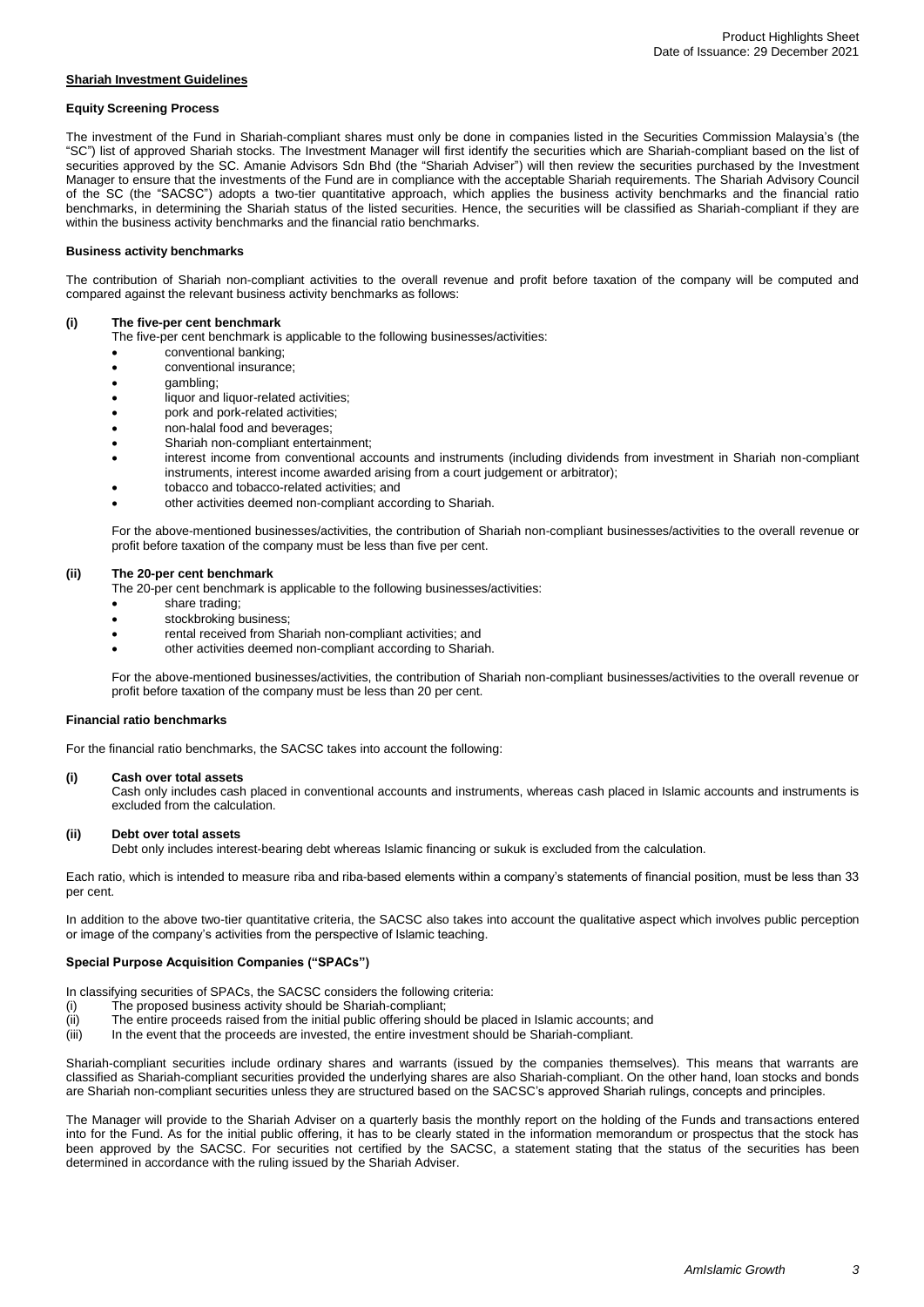#### *Cleansing/ Purification Process for the Fund*

#### a) Active Breach/ Wrong Investment

Refers to Shariah non-compliant investment made by the Manager. The said investment will be disposed/withdrawn of with immediate effect. In the event of the investment resulted in gain (through capital gain and/or dividend), the gain is to be channelled to baitulmal or any other charitable bodies as advised by the Shariah Adviser. If the disposal of the investment resulted in losses to the Fund, the losses are to be borne by the Manager.

All costs incurred during the acquisition and disposal process, either the investment resulted in either gain or losses, are to be borne by the Manager.

#### b) Reclassification of Shariah Status of the Fund's Investment

As per the SACSC's ruling, the said security which was reclassified as Shariah non-compliant by SACSC will be disposed of soonest practical. If the respective market price of Shariah non-compliant securities exceeds or is equal to the investment cost, the Fund must liquidate them immediately. Any dividends received up to the date of the announcement and capital gains arising from the disposal of Shariah noncompliant securities on the date of the announcement can be kept by the Fund. However, any dividends received and excess capital gain from the disposal of Shariah non-compliant securities after the date of the announcement should be channelled to *baitulmal* and/or charitable bodies.

On the other hand, the Fund is allowed to hold their investment in the Shariah non-compliant securities if the market price of the said securities is below the investment cost. It is also permissible for the Fund to keep the dividends received during the holding period until such time when the total amount of dividends received and the market value of the Shariah non-compliant securities held equal the investment cost. At this stage, the Fund is to dispose of their holding.

#### **Zakat for the Fund**

The Fund does not pay zakat on behalf of Muslim individuals and Islamic legal entities who are investors of the Fund. Thus, investors are advised to pay zakat on their own.

#### **Shariah-compliant Fixed Income Instruments**

#### **1. Type of Securities**

The Fund is to acquire only the following Shariah-compliant fixed income instruments:

#### **Sukuk**

Sukuk are certificates that provide evidence of an investment into an underlying asset or a project which is typically an income generating asset or project. The types of sukuk that are permissible for the Fund to invest in would include but not limited to:

- 1. Bai' Bithaman Ajil
- 2. Murabahah
- 3. Ijarah
- 4. Musharakah
- 5. Mudarabah
- 6. Istithmaar

All these sukuk must represent an undivided beneficial ownership of the sukuk investors in the underlying income producing assets. The profits payable to sukuk investors is to be generated from these asset.

The above list is not meant to be exhaustive. As the sukuk market is always evolving, the Investment Manager would be allowed to invest in newly introduced sukuk structures if they are deemed as Shariah-compliant by the Shariah Adviser.

#### Shariah-compliant mortgage backed securities

Shariah-compliant mortgage backed securities would include any form of Shariah-compliant securitization of which the underlying mortgage pools are based on the following Shariah contracts:

- 1. Ijarah Muntahiya bi Tamleek (Lease with ownership transfer)<br>2. Musharakah Mutanagisah (Diminishing partnership)
- 2. Musharakah Mutanaqisah (Diminishing partnership)

#### Shariah-compliant asset backed securities

Shariah-compliant asset backed securities would include any form of Shariah-compliant securitization based on a true sale concept of which the cash flow related to the underlying assets are based on the transactions that use the following Shariah contracts, but not limited to:

- 1. Ijarah
- 2. Musharakah
- 3. Mudarabah

#### Shariah fixed income deposit or investment

This will include all dealings and transactions using Murabahah based commodity trading and other Shariah-compliant liquidity instruments to obtain a fixed income return through a special arrangement.<br>1. Commodity Murabahah

- Commodity Murabahah
- 2. Tawarruq
- 3. Mudarabah investment account<br>4. Wakalah investment
- 4. Wakalah investment
- 5. Shariah-compliant Government Investment Issues (Mudarabah and Musharakah certificates)

#### **2. Restrictions**

Any Shariah fixed income or liquidity instruments that are not mentioned in this guideline will have to be submitted to the Shariah Adviser for evaluation and endorsement prior to investment.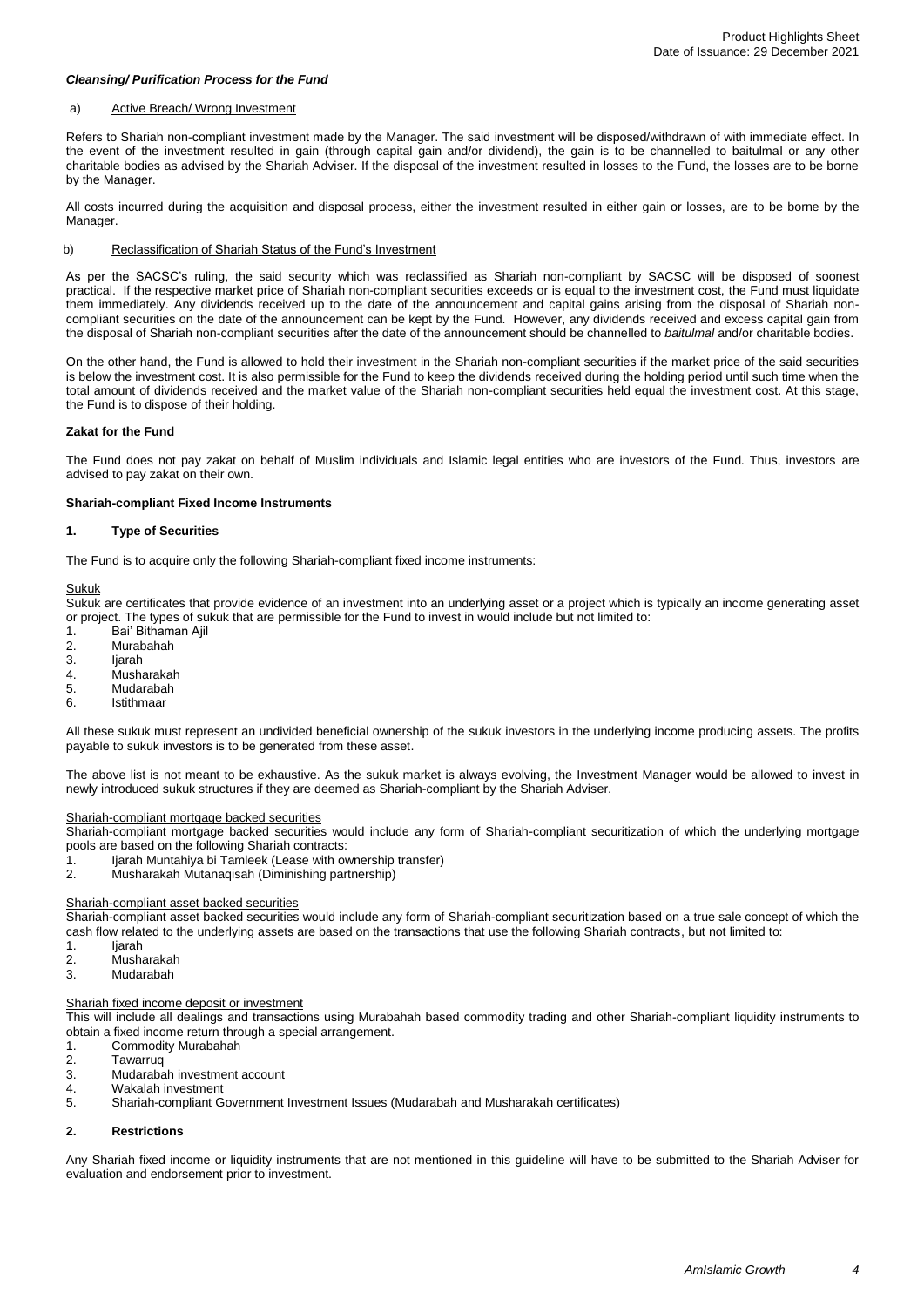## **Who am I investing with?**

| Manager                   | AmFunds Management Berhad ("AFM")           |
|---------------------------|---------------------------------------------|
| <b>Investment Manager</b> | Amislamic Funds Management Sdn Bhd ("AIFM") |
| Trustee                   | AmanahRaya Trustees Berhad                  |
| Trustee's Delegate        | Citibank N.A. Singapore Branch              |
| <b>Shariah Adviser</b>    | Amanie Advisors Sdn Bhd                     |
| <b>Taxation Advisor</b>   | Deloitte Tax Services Sdn Bhd               |
| Auditor                   | Ernst & Young                               |

All transactions with related parties are to be executed on terms which are best available to the Fund and which are not less favourable to the Fund than an arm's length transaction between independent parties. The Fund may have dealings with parties related to the Manager. The related parties defined are AIFM, AmInvestment Bank Berhad, AmInvestment Group Berhad, AmBank (M) Berhad and AmBank Islamic Berhad. The directors of AFM may have direct or indirect interest through their directorships in parties related to AFM.

The Manager may conduct cross trades between funds and private mandates it currently manages provided that all criteria imposed by the regulators are met. Notwithstanding, cross trades between the personal account of an employee of the Manager and the Fund's account and between the Manager's proprietary trading accounts and the Fund's account are strictly prohibited. The execution of cross trade will be reported to the investment committee and disclosed in the Fund's reports accordingly.

## **What are the possible outcomes of my investment?**

| Best Case  | Capital appreciation and income distribution.                                                |
|------------|----------------------------------------------------------------------------------------------|
| Mid Case   | No significant change in investment i.e. no capital appreciation and no income distribution. |
| Worst Case | Capital loss and with no income distribution.                                                |

## **What are the key risks associated with the Fund?**

## **General risks associated with investing in a unit trust fund**

| Market Risk           | Market risk refers to the possibility that an investment will lose value because of a general decline in financial<br>markets, due to economic, political and/or other factors resulting in a decline in a fund's net asset value.                                                                           |  |  |  |  |
|-----------------------|--------------------------------------------------------------------------------------------------------------------------------------------------------------------------------------------------------------------------------------------------------------------------------------------------------------|--|--|--|--|
| <b>Inflation Risk</b> | This is the risk that investors' investment in a fund may not grow or generate income at a rate that keeps pace<br>with inflation.                                                                                                                                                                           |  |  |  |  |
| Manager's Risk        | This risk refers to the day-to-day management of the fund by the manager which will impact the performance of<br>a fund.                                                                                                                                                                                     |  |  |  |  |
| Non-Compliance Risk   | This is the risk of the manager, the investment manager or the trustee not complying with their respective<br>internal policies, the deed and its supplemental deeds, securities law or guidelines issued by the regulators<br>relevant to each party, which may adversely affect the performance of a fund. |  |  |  |  |
| Loan Financing Risk   | This risk occurs when investors take a loan/financing to finance their investment. The inherent risk of investing<br>with borrowed money includes investors being unable to service the loan repayments.                                                                                                     |  |  |  |  |
| Country Risk          | Investments of a fund in any countries may be affected by changes in the economic and political climate,<br>restriction on currency repatriation or other developments in the law or regulations of the countries in which the<br>fund invests in.                                                           |  |  |  |  |

## **Specific risks associated with the Fund**

| <b>Liquidity Risk</b>                             | Liquidity risk refers to the ease of liquidating an asset depending on the asset's volume traded in the market. If<br>the Fund holds assets that are illiquid, or are difficult to dispose of, the value of the Fund will be negatively<br>affected when it has to sell such assets at unfavourable prices.                                                           |
|---------------------------------------------------|-----------------------------------------------------------------------------------------------------------------------------------------------------------------------------------------------------------------------------------------------------------------------------------------------------------------------------------------------------------------------|
| <b>Stock Specific Risk</b>                        | Prices of a particular stock may fluctuate in response to the circumstances affecting individual companies.                                                                                                                                                                                                                                                           |
| <b>Currency Risk</b>                              | As the investments of the Fund may be denominated in currencies other than the base currency, any<br>fluctuation in the exchange rate between the base currency and the currencies in which the investments are<br>denominated may have an impact on the value of these investments.                                                                                  |
| Shariah Non-Compliance<br><b>Risk</b>             | This is the risk of the Fund not conforming to Shariah investment quidelines. Note that as the Fund can only<br>invest in Shariah Compliant instruments, non-compliance may adversely affect the NAV of the Fund when the<br>rectification of non-compliance results in losses.                                                                                       |
| Reclassification Of<br><b>Shariah Status Risk</b> | This risk refers to the risk that the currently held Shariah-compliant equities in the Fund may be reclassified as<br>Shariah non-compliant in the periodic review of the equities by the SACSC, the Shariah adviser or the Shariah<br>boards of the relevant Islamic indices. If this occurs, the Manager will take the necessary steps to dispose such<br>equities. |

*Note: The abovementioned risks which investors should consider before investing into the Fund should not be considered to be an exhaustive list. Investors should be aware that investments in the Fund may be exposed to other unforeseeable risks from time to time. Investors are advised to consult their professional adviser. Please refer to the Prospectus under "Risk Factors" for further details on risks.*

*Please note that if you invest in units through a distributor via a nominee system of ownership, you will not be deemed a unit holder under the deed of the Fund.*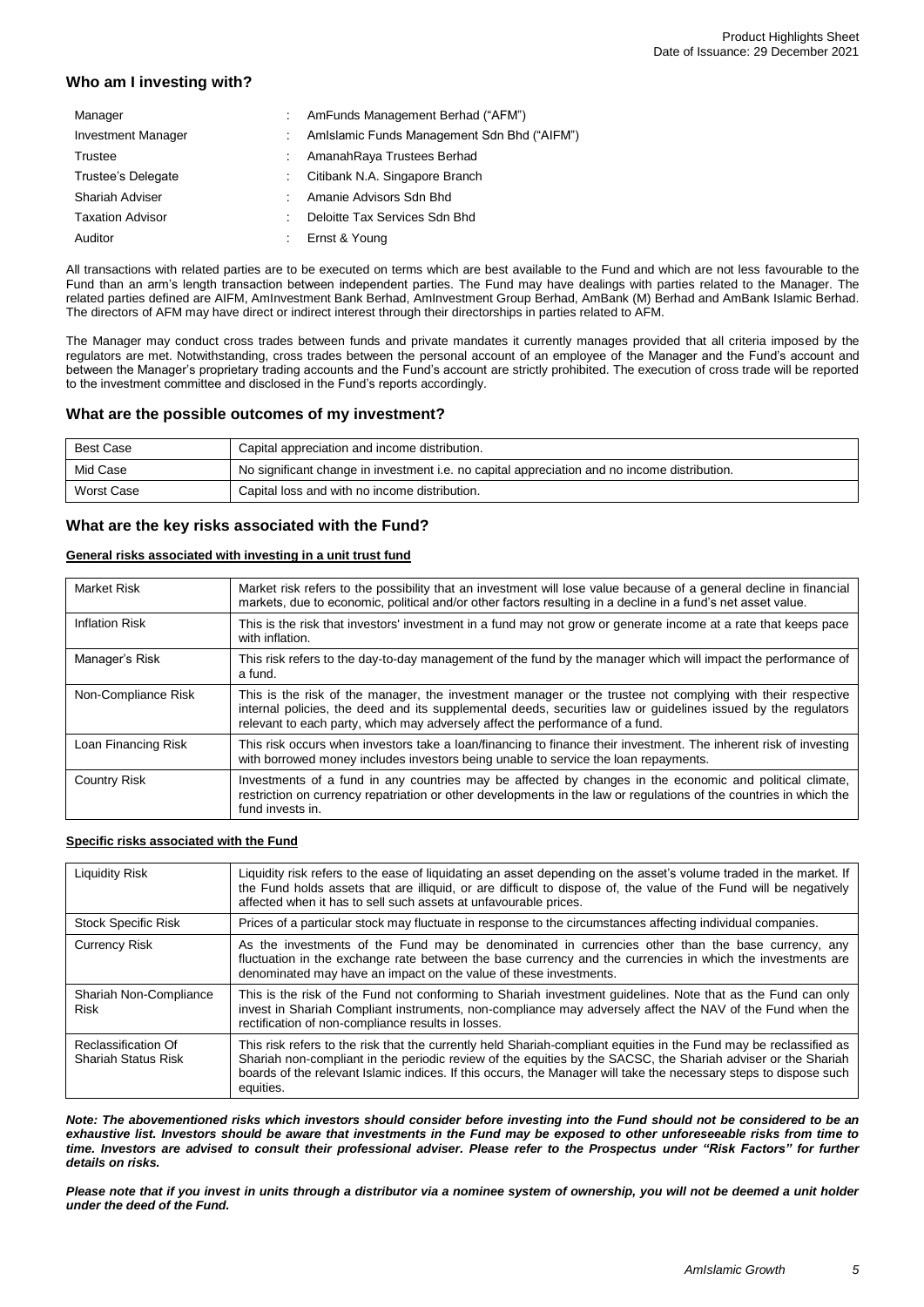## **What are the fees and charges involved?**

There are fees and charges involved and you are advised to consider them before investing in the Fund.

### **What will I be charged by AFM?**

| <b>Entry Charge</b>      | Up to 6.00% of the NAV per unit of the Fund.                                                                                                                                                                                                                                                                                                                                                                      |
|--------------------------|-------------------------------------------------------------------------------------------------------------------------------------------------------------------------------------------------------------------------------------------------------------------------------------------------------------------------------------------------------------------------------------------------------------------|
|                          | Notes: The entry charge is to be charged upon investment in the Fund. There will be no entry charge for all<br>staff from AmBank Group. Investors are advised that they may negotiate for lower entry charge prior to the<br>conclusion of the sales. Investment under the Employees Provident Fund – Members Investment Scheme<br>("EPF-MIS") will be levied an entry charge of up to 3.00% of the NAV per unit. |
| Exit Penalty             | There is no exit penalty for this Fund.                                                                                                                                                                                                                                                                                                                                                                           |
| <b>Transfer Fee</b>      | Nil.                                                                                                                                                                                                                                                                                                                                                                                                              |
| <b>Bank Charges/Fees</b> | Bank charges or fees are incurred only upon withdrawal.                                                                                                                                                                                                                                                                                                                                                           |
| Switching Fee            | For switches between any of the funds managed by AFM, investors will be charged on the differences of entry<br>charge between funds switched, which is up to a maximum of 6% of NAV per unit of the fund switched into. No<br>entry charge will be imposed if the fund to be switched into has a lower entry charge. However, the Manager<br>has the discretion to waive or reduce the switching fee.             |
|                          | Switching may also be subject to an exit penalty should the fund switched out impose an exit penalty.                                                                                                                                                                                                                                                                                                             |

#### **What are the key ongoing fees charged to the Fund?**

| Annual Management Fee | Up to 1.50% per annum of the NAV of the Fund. |
|-----------------------|-----------------------------------------------|
| Annual Trustee Fee    | Up to 0.06% per annum of the NAV of the Fund. |

*Note: Unless stated otherwise, all fees, charges and/or expenses disclosed in the Product Highlights Sheet are exclusive by way of example and not limitation; goods and services tax, value added tax, consumption tax, levies, duties and other taxes as may be imposed by the Government of Malaysia from time to time (collectively known as "Taxes"). If these fees, charges and/or expenses are subject to any Taxes, such Taxes shall be borne and payable by the unit holders and/or the Fund (as the case may be) at the prevailing rate, including any increase or decrease to the rate, in addition to the fees, charges and/or expenses stated herein.*

*You are advised to consider the fees and charges involved before investing in the Fund. Unit prices and distributions, if any, may go down as well as up.*

## **How will I be notified of any increase in fees and charges?**

- A written communication will be sent to unit holders to notify of the higher rate and its effective date; and
- A supplementary or replacement prospectus will be registered and issued.

## **How often are valuations available?**

We publish updated information on our website **www.aminvest.com**; and the NAV per unit of the Fund is sent to the Federation of Investment Managers Malaysia (FIMM) in order for it to be published in major newspapers on a daily basis.

## **How can I invest in or exit from this investment?**

#### **How can I invest in this investment?**

Investors may submit applications to the Manager on any business day with complete documentation subject to the minimum initial investment amount and minimum additional investment amount (or such amount as the Manager may from time to time decide).

| Minimum Initial Investment       | RM1.000.                                                                                                                                                                                                                                                                                                                                                                                            |  |  |  |  |  |
|----------------------------------|-----------------------------------------------------------------------------------------------------------------------------------------------------------------------------------------------------------------------------------------------------------------------------------------------------------------------------------------------------------------------------------------------------|--|--|--|--|--|
| Minimum Additional<br>Investment | RM500.                                                                                                                                                                                                                                                                                                                                                                                              |  |  |  |  |  |
| Submission Of Application        | Monday to Friday (except public holiday).                                                                                                                                                                                                                                                                                                                                                           |  |  |  |  |  |
| Cut-Off Time                     | If an application with cleared payments and complete documentation is accepted by us or our appointed<br>distributors before 4.00 p.m. on a business day, it will be processed at the closing NAV per unit calculated<br>at the end of the same business day.                                                                                                                                       |  |  |  |  |  |
|                                  | If an application with cleared payments and complete documentation is accepted by us or our appointed<br>distributors after 4.00 p.m. on a business day, it will be processed at the closing NAV per unit calculated<br>at the next business day.                                                                                                                                                   |  |  |  |  |  |
|                                  | Notes:                                                                                                                                                                                                                                                                                                                                                                                              |  |  |  |  |  |
|                                  | Business Day is a day on which the Bursa Malaysia and/or banks in Kuala Lumpur are open for business.<br>The Manager may declare certain Business Day to be a non-Business Day although banks in Kuala<br>Lumpur are open, if the market in which the Fund is invested is closed for business. This information will<br>be communicated to investors via the Manager's website at www.aminvest.com. |  |  |  |  |  |
|                                  | The Manager reserves the right to reject any application that is unclear, incomplete and/or not<br>accompanied by the required documents or proof of payment. Incomplete applications will not be<br>processed until all the necessary information has been received.                                                                                                                               |  |  |  |  |  |
|                                  | Investors should note that different distributors may have different cut off times in respect of receiving<br>application request. Investors are advised to contact the relevant distributors to obtain further information                                                                                                                                                                         |  |  |  |  |  |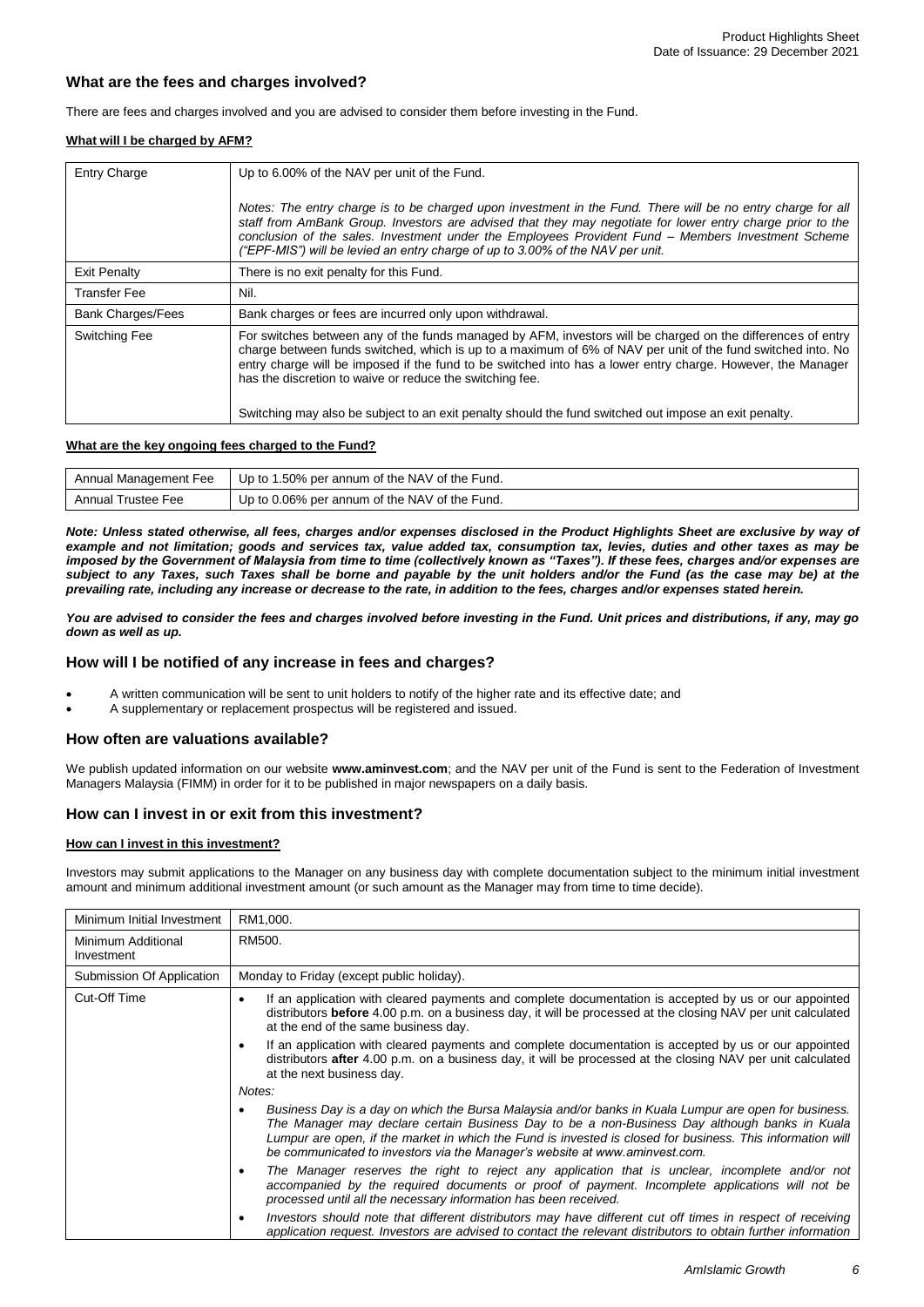| I should check with the relevant distributors on their cut-off time in respect of receiving $\cdot$<br>application<br>and |
|---------------------------------------------------------------------------------------------------------------------------|
| reauest.                                                                                                                  |

*Note: The Manager reserves the right to change the stipulated amount from time to time. You may request for a lower amount subject to the Manager's discretion to accept.*

## **You should NOT make payment in cash to a unit trust consultant or issue a cheque in the name of a unit trust consultant.**

## **How can I exit from this investment?**

Investors may withdraw all or part of their units on any business day subject to the minimum withdrawal and to maintain a minimum holding for partial withdrawal (or such units as the Manager may from time to time decide).

| Minimum Redemption /<br>Switching          | 500 units.                                                                                                                                                                                                                                                                                             |  |  |  |  |  |
|--------------------------------------------|--------------------------------------------------------------------------------------------------------------------------------------------------------------------------------------------------------------------------------------------------------------------------------------------------------|--|--|--|--|--|
| Minimum Holding /<br><b>Balance</b>        | 1,000 units.                                                                                                                                                                                                                                                                                           |  |  |  |  |  |
| Submission Of<br><b>Redemption Request</b> | Monday to Friday (except public holiday).                                                                                                                                                                                                                                                              |  |  |  |  |  |
| Access To Money                            | If a redemption request is accepted by us or our appointed distributors <b>before</b> 4.00 p.m. on a business day,<br>$\bullet$<br>it will be processed at the end of day NAV per unit of the Fund of the same business day.                                                                           |  |  |  |  |  |
|                                            | If a redemption request is accepted by us or our appointed distributors after 4.00 p.m. on a non-business<br>$\epsilon$<br>day, it will be processed at the end of day NAV per unit of the Fund of the next business day.                                                                              |  |  |  |  |  |
|                                            | The redemption proceeds will be paid to investors within ten (10) days of receiving the redemption request.<br>$\bullet$                                                                                                                                                                               |  |  |  |  |  |
|                                            | Note: Once the Manager accept investor's redemption request, it can only be cancelled at the Manager's<br>discretion.                                                                                                                                                                                  |  |  |  |  |  |
| Cooling-Off Right                          | Investors who are investing with the Manager for the first time may exercise their cooling-off right. The cooling-<br>off right, however, shall not extend to a corporation/institution, staff of Manager and Investment Manager and<br>persons registered to deal in unit trust funds of the Manager. |  |  |  |  |  |
| Cooling-Off Period                         | The cooling-off period shall be for a total of six (6) business days commencing from the date the application for<br>units is received by the Manager.                                                                                                                                                 |  |  |  |  |  |
|                                            | Note: Application under EPF-MIS will be subjected to EPF's terms and conditions (if any).                                                                                                                                                                                                              |  |  |  |  |  |

*Note: The Manager reserves the right to change the stipulated amount from time to time. You may request for a lower amount subject to the Manager's discretion to accept.*

*No withdrawals will be paid in cash under any circumstances.*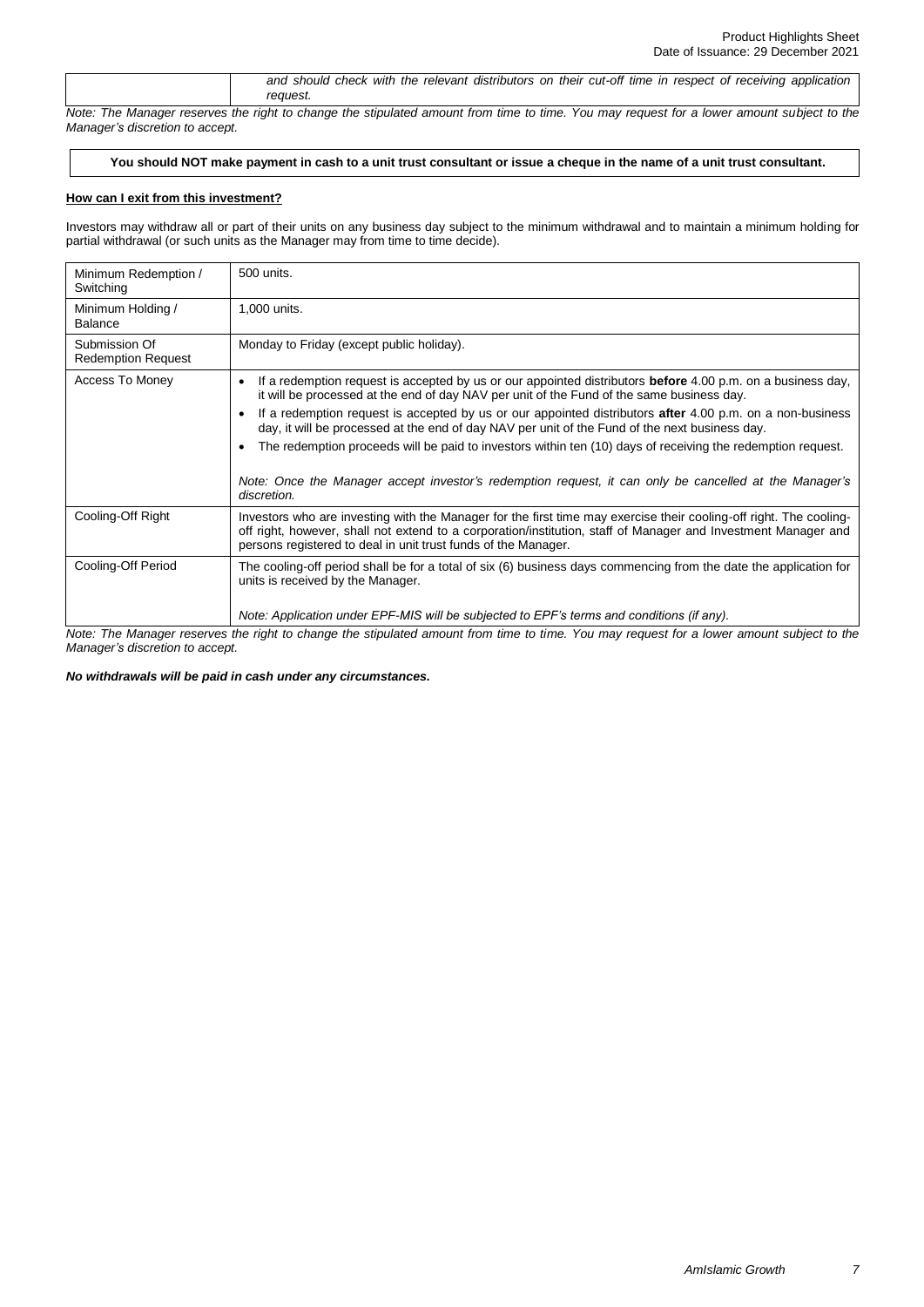## **Fund Performance**

## **Average Total Return (as at 30 September 2021)**

|                           | ∣ Year        | 3 Years | 5 Years       | 10 Years |  |
|---------------------------|---------------|---------|---------------|----------|--|
|                           | $\frac{9}{6}$ | $\%$    | $\frac{9}{6}$ | %        |  |
| <b>Amislamic Growth</b>   | 3.17          | 6.36    | 4.41          | 7.03     |  |
| <b>Benchmark*: FBM SI</b> | $-4.20$       | $-0.85$ | 0.02          | 3.08     |  |



## **Annual Total Return for the Financial Years Ended 30 September**

|                           | 2021    | 2020          | 2019    | 2018          | 2017 | 2016          | 2015          | 2014          | 2013          | 2012          |
|---------------------------|---------|---------------|---------|---------------|------|---------------|---------------|---------------|---------------|---------------|
|                           | $\%$    | $\frac{9}{6}$ | $\%$    | $\frac{9}{6}$ | $\%$ | $\frac{9}{6}$ | $\frac{9}{6}$ | $\frac{9}{6}$ | $\frac{9}{6}$ | $\frac{9}{6}$ |
| <b>Amislamic Growth</b>   | 3.17    | 20.11         | $-2.89$ | $-4.43$       | 7.79 | 2.38          | $-3.88$       | 10.82         | 18.43         | 23.09         |
| <b>Benchmark*: FBM SI</b> | $-4.20$ | 9.62          | $-7.18$ | $-0.93$       | 3.64 | 3.86          | $-9.83$       | 6.64          | 9.02          | 24.27         |



**\* Benchmark – FTSE Bursa Malaysia EMAS Shariah Index ("FBM SI") (Available at www.aminvest.com / www.bursamalaysia.com) Source Benchmark Return: AmFunds Management Berhad Source Fund Return: Novagni Analytics and Advisory Sdn. Bhd.**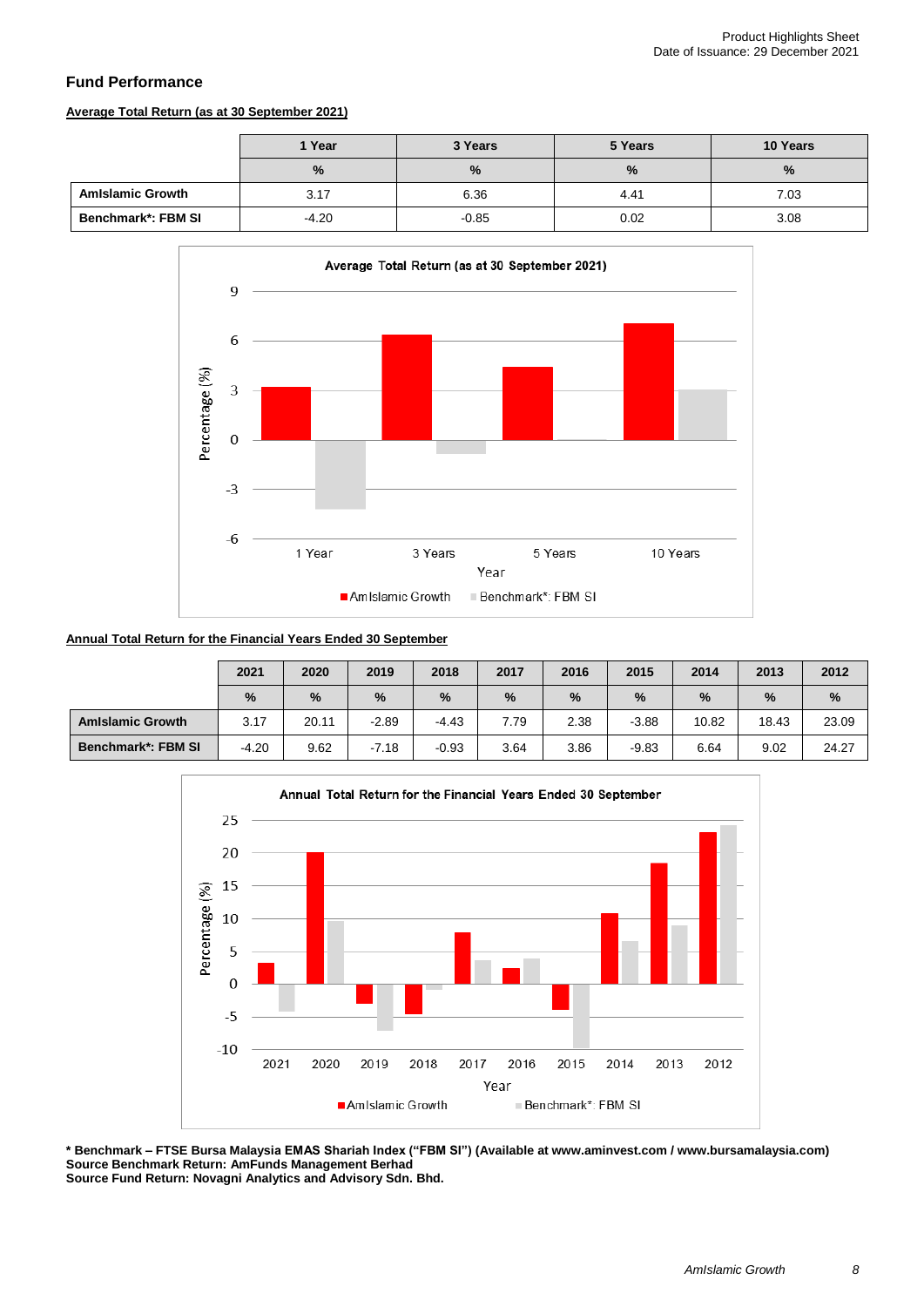## **1-Year Fund Performance Review**

For the financial year ended 30 September 2021, the Fund registered a return of 3.17% which was entirely capital growth in nature. Thus, the Fund's return of 3.17% has outperformed the benchmark's negative return of 4.20% by 7.37%.

#### **Basis of calculation and assumptions**

AmIslamic Growth's performance is calculated based on the net asset value per unit of the Fund. Average total return of the Fund and its benchmark for a period is computed based on the absolute return for that period annualised over one year.

## **Portfolio Turnover Ratio (PTR)**

|                    | <b>Financial Year Ended</b><br>30 September 2021                                                                                                                                                                                                                           | <b>Financial Year Ended</b><br>30 September 2020 | <b>Financial Year Ended</b><br>30 September 2019 |
|--------------------|----------------------------------------------------------------------------------------------------------------------------------------------------------------------------------------------------------------------------------------------------------------------------|--------------------------------------------------|--------------------------------------------------|
| <b>PTR</b> (times) | 1.35                                                                                                                                                                                                                                                                       | 2.24                                             | 1.68                                             |
| <b>Remarks</b>     | 2021: The PTR decreased by 0.89 times (39.73%) as compared to 2.24 times in 2020 mainly due to decrease in<br>investing activities.<br>2020: The PTR increased by 0.56 times (33.33%) as compared to 1.68 times in 2019 mainly due to increase in<br>investing activities. |                                                  |                                                  |

## **Distribution**

No income distribution was declared by the Fund for the last three financial years ended 30 September.

**Past performance of the Fund is not an indication of its future performance.**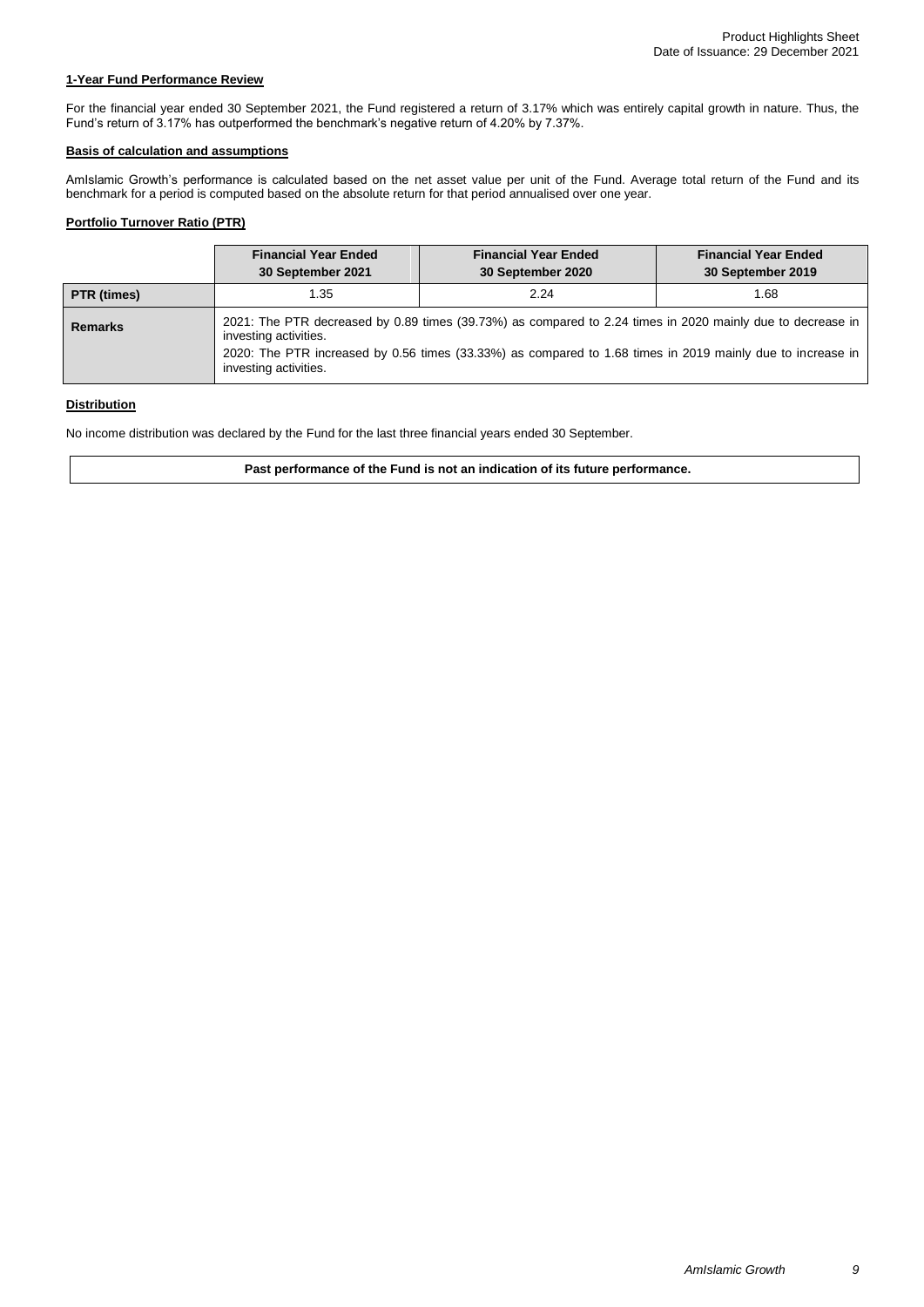## **Who should I contact for further information or to lodge a complaint?**

1. If you have any complaints, you may direct your complaints to your personal adviser from the distributor or contact our customer service representative at 03-2032 2888. Alternatively, you can e-mail us at enquiries@aminvest.com. If you wish to write to us, please address your letter to:

**AmFunds Management Berhad**  9<sup>th</sup> & 10<sup>th</sup> Floor, Bangunan AmBank Group No.55, Jalan Raja Chulan 50200 Kuala Lumpur

- 2. If you are dissatisfied with the outcome of the internal dispute resolution process, please refer your dispute to the Securities Industry Dispute Resolution Center (SIDREC):
	- (a) via phone to : 03-2282 2280<br>(b) via fax to : 03-2282 3855
	- (b) via fax to : 03-2282 3855
	- (c) via e-mail to : info@sidrec.com.my
	- (d) via letter to : Securities Industry Dispute Resolution Center (SIDREC) Unit A-9-1, Level 9, Tower A Menara UOA Bangsar No.5, Jalan Bangsar Utama 1 59000 Kuala Lumpur
- 3. You can also direct your complaint to Securities Commission Malaysia (SC) even if you have initiated a dispute resolution process with SIDREC. To make a complaint, please contact the SC's Consumer & Investor Office:
	- (a) via phone to the Aduan Hotline at  $: 03-62048999$ <br>(b) via fax to  $: 03-62048991$
	- $: 03 62048991$
	- (c) via e-mail to : aduan@seccom.com.my
	- (d) via online complaint form available at www.sc.com.my<br>(e) via letter to : Consumer & Invest
	- : Consumer & Investor Office
		- Securities Commission Malaysia
			- No 3 Persiaran Bukit Kiara
			- Bukit Kiara 50490 Kuala Lumpur
		-
- 4. You can also direct your complaint to Federation of Investment Managers Malaysia (FIMM)'s Complaints Bureau:
	- (a) via phone to the Aduan Hotline at : 03 2092 3800<br>(b) via fax to  $(32093 \cdot 2700)$
	- via fax to : 03 2093 2700<br>via e-mail to : complaints@fi
	- (c) via e-mail to  $\qquad \qquad :$  complaints@fimm.com.my

\_\_\_\_\_\_\_\_\_\_\_\_\_\_\_\_\_\_\_\_\_\_\_\_\_\_\_\_\_\_\_\_\_\_\_\_\_\_\_\_\_\_\_

- (d) via online complaint form available at www.fimm.com.my
- (e) via letter to : Legal, Secretarial & Regulatory Affairs Federation of Investment Managers Malaysia 19-06-1, 6<sup>th</sup> Floor Wisma Tune No. 19, Lorong Dungun Damansara Heights 50490 Kuala Lumpur

**<sup>1</sup>**The Fund is not in any way sponsored, endorsed, sold or promoted by FTSE International Limited ("FTSE"), by Bursa Malaysia Berhad ("BURSA MALAYSIA") or by the London Stock Exchange Group companies (the "LSEG") and neither FTSE nor BURSA MALAYSIA nor LSEG makes any warranty or representation whatsoever, expressly or impliedly, either as to the results to be obtained from the use of the FTSE Bursa Malaysia Index Series ("the Index"), and/or the figure at which the said Index stands at any particular time on any particular day or otherwise. The Index is compiled and calculated by FTSE. However, neither FTSE nor BURSA MALAYSIA nor LSEG shall be liable (whether in negligence or otherwise) to any person for any error in the Index and neither FTSE nor BURSA MALAYSIA nor LSEG shall be under any obligation to advise any person of any error therein. "FTSE®", "FT-SE®" and "Footsie®" are trademarks of LSEG and are used by FTSE under license. "BURSA MALAYSIA "is a trade mark of BURSA MALAYSIA.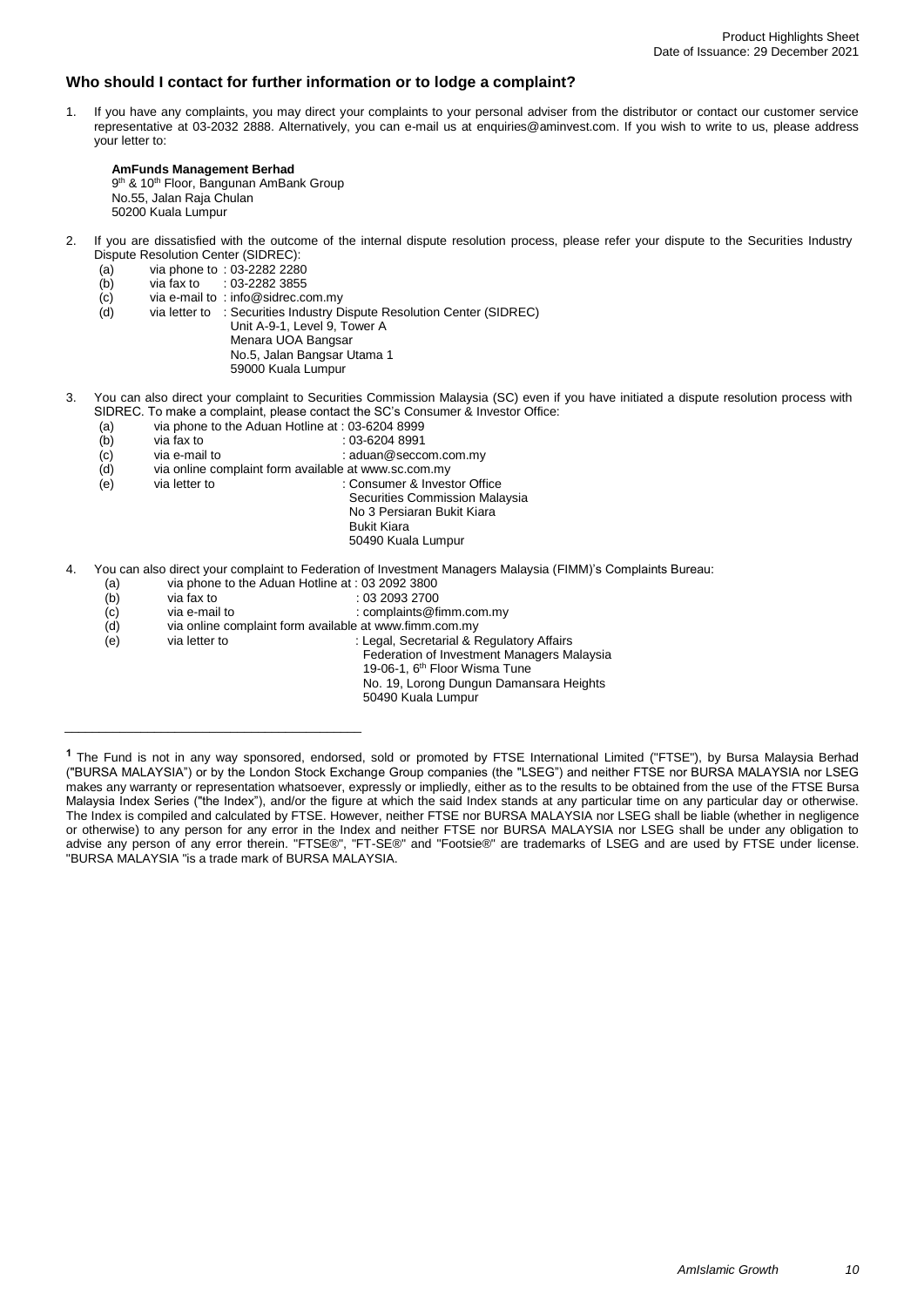## **THIS PAGE IS INTENTIONALLY LEFT BLANK**